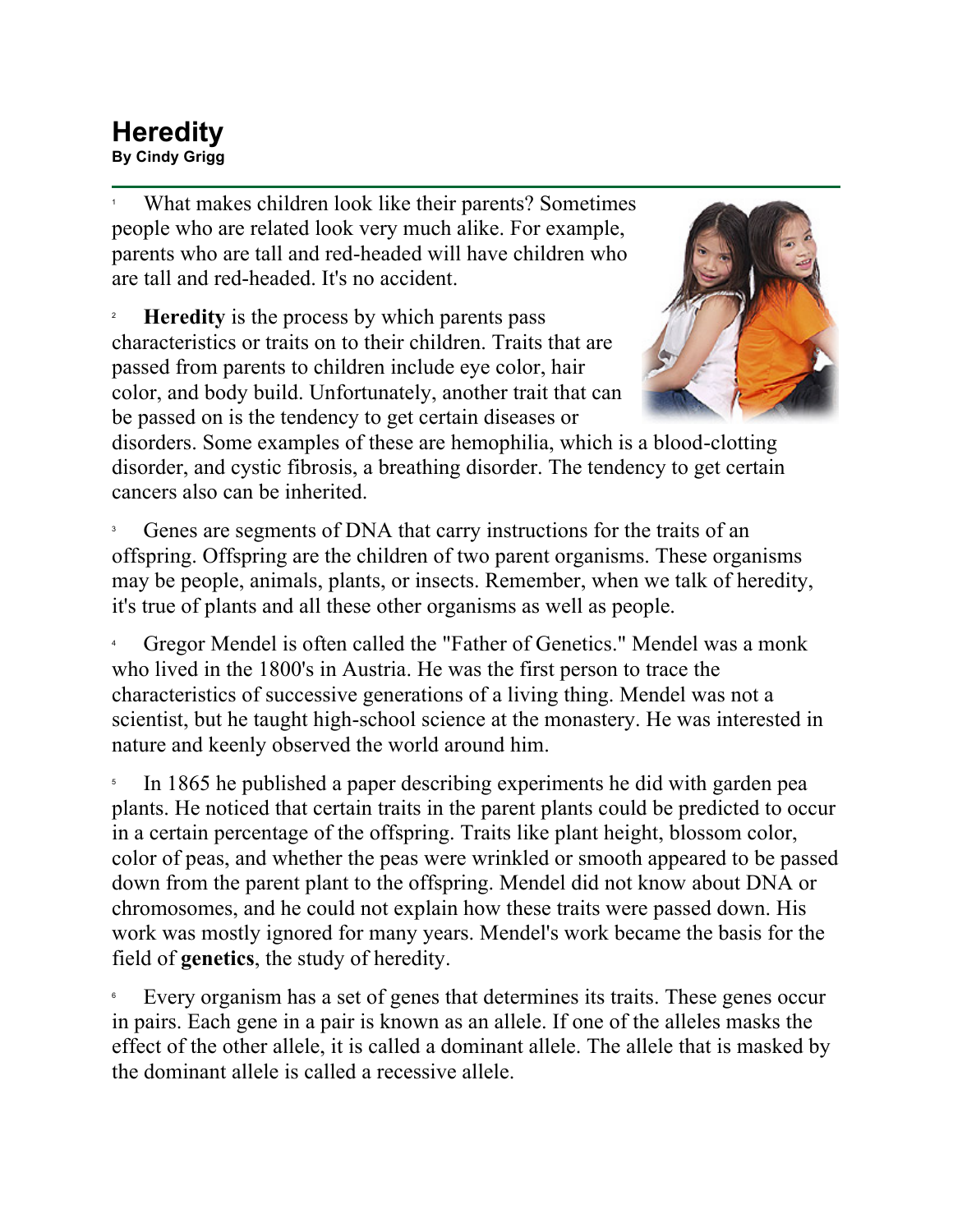7 Offspring inherit one allele from each parent. Sometimes an organism inherits two dominant alleles or two recessive alleles for a trait. When this happens, the organism shows the trait carried by the allele. For example, if an organism has two alleles for tallness, it will be tall. If it has two alleles for shortness, it will be short. An organism that carries two dominant or two recessive alleles for a given trait is said to be pure for that trait.

8 Sometimes offspring inherit two different alleles for a trait. It may inherit an allele for tallness from one parent and an allele for shortness from the other parent. In this case the dominant allele would hide the trait of the recessive allele. An organism that carries both a dominant allele and a recessive allele for a certain trait is called a hybrid. In people, some dominant traits are curly hair, an unattached or "free" ear lobe, brown eye color, or a widow's peak on the forehead. Some examples of recessive traits are straight hair, an attached ear lobe, blue eye color, or a straight hairline on the forehead.

9 In humans, many easily observable traits are inherited. Some of these are hair color, hair texture, eye color, shape of ear lobes, skin type, and height. Traits like height, weight, and the shape of your body and face are the kinds of traits that are inherited, but they can also be greatly influenced by your environment. For example, your diet, state of health, and the amount of exercise you get can change your body size and appearance. Exposure to the sun can change the pigments in skin, making it darker when they "tan." The genes you inherit give you the potential for many traits. But the person you become depends very much on your environment.

In humans, it's sometimes difficult to predict some traits like hair and eye color. The reason is that you may have several different genes that control these traits. One trait that is controlled by a single gene is tongue rolling. You can either roll your tongue into a U-shape or you can't. If one of your parents has the trait (if one of your parents can roll his or her tongue), then you might be able to roll your tongue.

Traits are passed down by parents to their offspring. By understanding how traits are passed down from one generation to the next, scientists hope to find cures for many diseases.

Copyright © 2010 edHelper